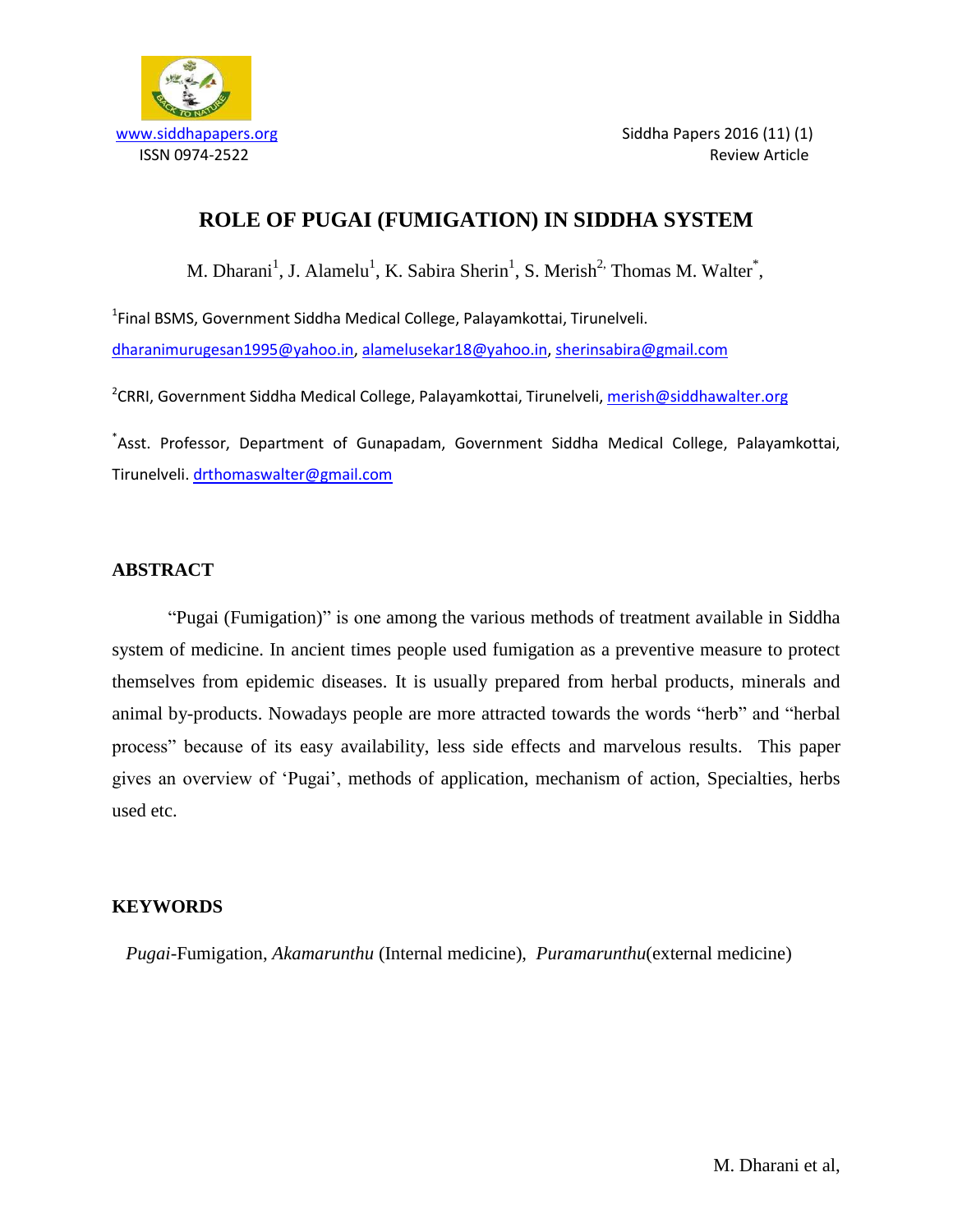## **INTRODUCTION**

Our Siddhars established a lot of treatment methods to cure various types of diseases. It is mainly classified in to two types namely

(1) *Akamarunthu (*Internal medicine*)*

*(2) Puramarunthu (*External Medicine*)*

External medicines are 32 in number. Fumigation is one among them. In Siddha system it is called as "PUGAI". Fumigation has the efficacy to cure both physical and mental diseases. Apart from therapeutic purposes, it also acts as sterilizing agent. Diseases arising out of the derangement of Kapham are easily cured by this treatment.

## **Methods of Application**

Method  $(1)$ :

Herbs in the form of juice (or) paste are placed over a piece of cloth. The cloth is rolled as stick and it is allowed to burn. The smoke coming from this wick is subjected to be inhaled by the patient through nose and exhale by mouth. If they inhale through mouth and exhale by nose it will cause head related diseases.

## Method (2):

In this method, we have to collect the needed herbals in a vessel and allow it burn in that vessel using a burner. The fume coming from the burned herbals are used to sterilize the place.

## **I. Specialty of Fumigation**

The specialty of fumigation lies in:

- $\triangleright$  Both Prophylactic and therapeutic in nature.
- $\triangleright$  Also used for effective sterilizing purpose
- Fumigation has got marked effect in 18 types of psychiatric diseases *(kiriyai in Siddha)*
- $\triangleright$  Serves as a Stand-alone product.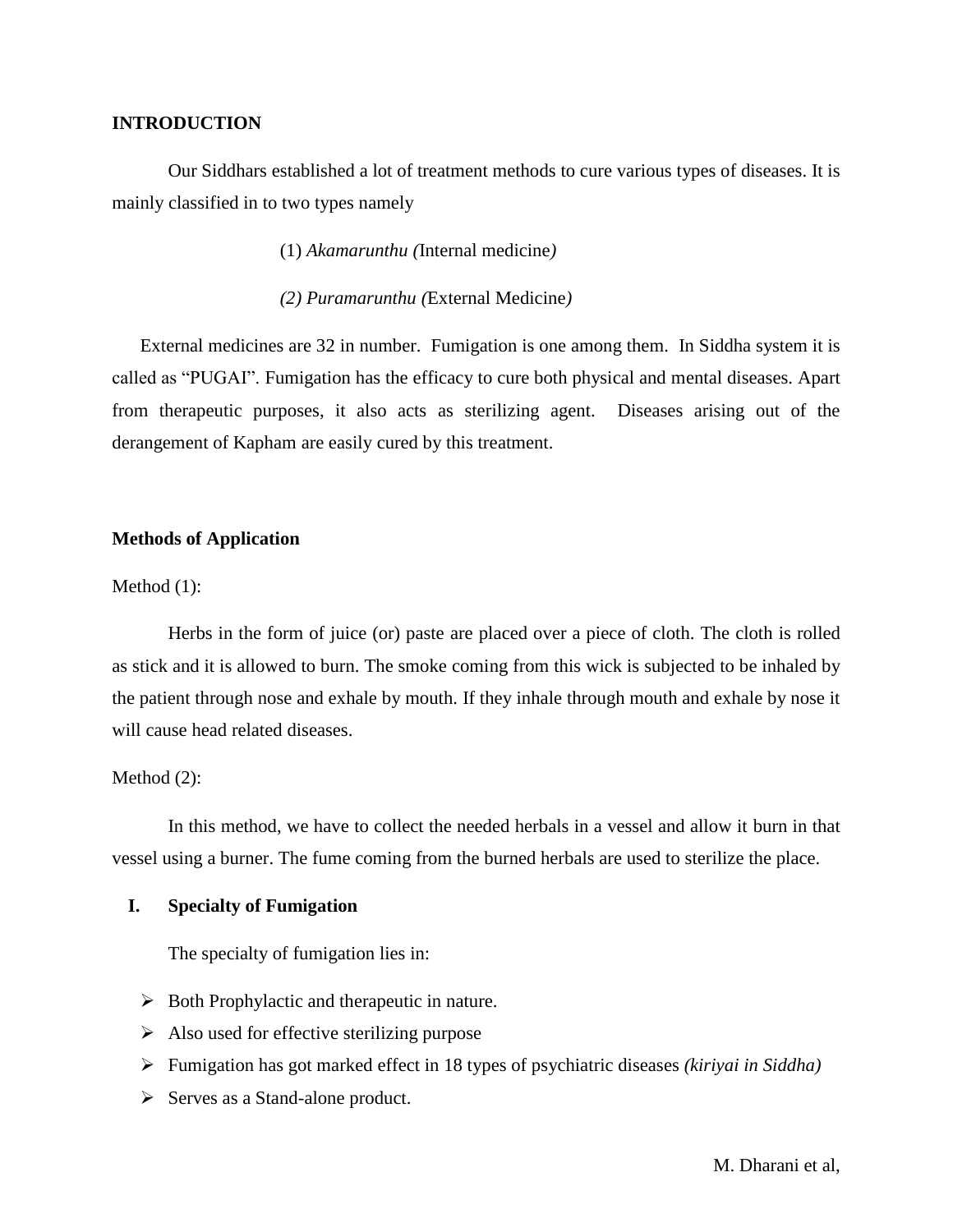## II. **Fumigation for Various Diseases**

## i. Fumigation for Head Ache

| <b>Ingredients</b> | <b>Common Name</b> | <b>Botanical Name</b> |
|--------------------|--------------------|-----------------------|
| Manjal             | Turmeric           | Curcuma longa         |
| Santhanam          | Sandal             | Santalum alba         |
| Milagu             | Pepper             | Pipper nigrum         |
| Venkodiveli        | Leadwort           | Plumbago zeylanica    |
| Sengkodiveli       |                    | Plumbago rosea        |

The above drugs are taken in equal quantities and grinded with the juice of *Elavagapathiri (Cinamomum tamala)* leaves. Then this is to be applied in a clean cloth and fumigated. This relieves head ache.

The extracted juice of *Naipagal* leaves is poured in a clean cloth and make the cloth as a roll, then fumigates it. The smoke from it cures Head ache.

ii. Fumigation for Eczema

Fumigating the smoke of burnt coconut cures *Vadha Karappan.*

iii. Fumigation for Severe Cold

Good Pepper, pinned in a sharp needle when fumigated is a effective remedy for severe cold.

iv. Fumigation for Migraine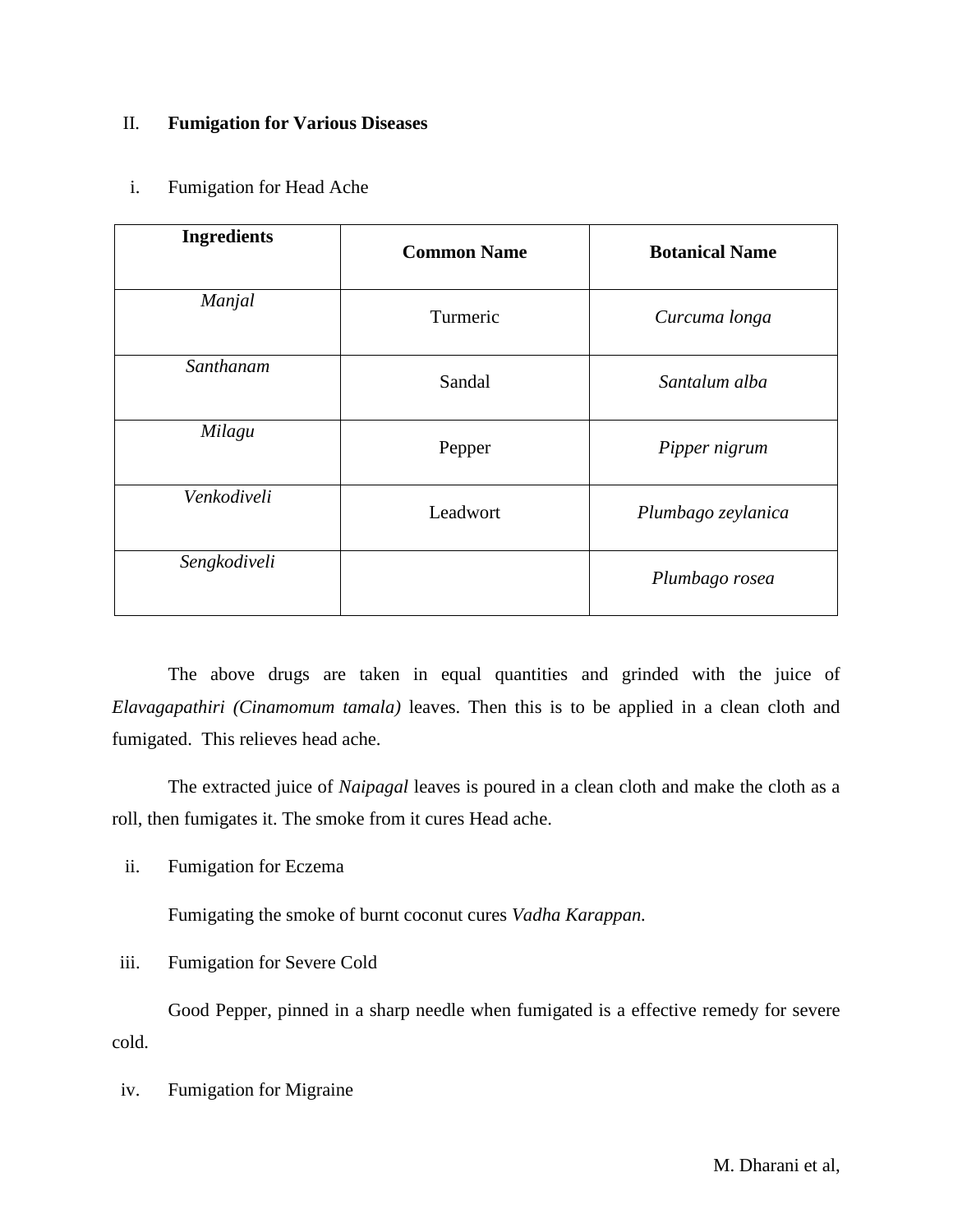The grinded mixture of Cardamom and Turmeric is mixed along with the extracted juice of Madar *(Calotropis gigantea)* and fumigated. This smoke cures Migraine.

| <b>Ingredients</b> | <b>Common Name</b>  | <b>Botanical Name</b> |
|--------------------|---------------------|-----------------------|
| Sambirani          | Benzoin             | Styrax benzoin        |
| Sukku              | <b>Dried Ginger</b> | Zingiber officinale   |
| Manjal             | Turmeric            | Curcuma longa         |
| Val Milagu         | Long Pepper         | Piper cubebas         |

v. Fumigation for Cough

The above drugs are taken in an equal amount and grinded it with the juice of *Kavilthumbai (Trichodesma indicum)* and made in to dry cakes. These cakes, when fumigated cure *Mandhara Kaasam*.

## **III. Herbs used for Fumigation**

| <b>Name</b>   | <b>Botanical</b>   | <b>Parts</b><br><b>Phyto</b><br><b>Use</b> |                  |             | <b>Reference</b>       |
|---------------|--------------------|--------------------------------------------|------------------|-------------|------------------------|
|               | <b>Name/Family</b> | <b>Used</b>                                | <b>Chemistry</b> | In Siddha   |                        |
| Kungiliyam    | <b>Shorea</b>      | Resin                                      | Fischinidol,     | Deodorant,  | <b>Medicinal Plant</b> |
| (Sal tree)    | robusta/           |                                            | afzetechin       | eliminate   | of India Vol-2-        |
|               | Dipterocarpace     |                                            | tannins          | toxic gases | TamilNadu              |
|               | ae                 |                                            |                  |             |                        |
| Kudiyotti     | Argemone           | seeds                                      | Oxyhydrastini    | Tooth ache, | Indian Materia         |
| poondu        | mexicana           |                                            | ne               | dental      | Medica Vol -2          |
| (The          | / Papaveraceae     |                                            | corydine, mexi   | caries      |                        |
| maxicanpoppy) |                    |                                            | canol, mexicani  |             |                        |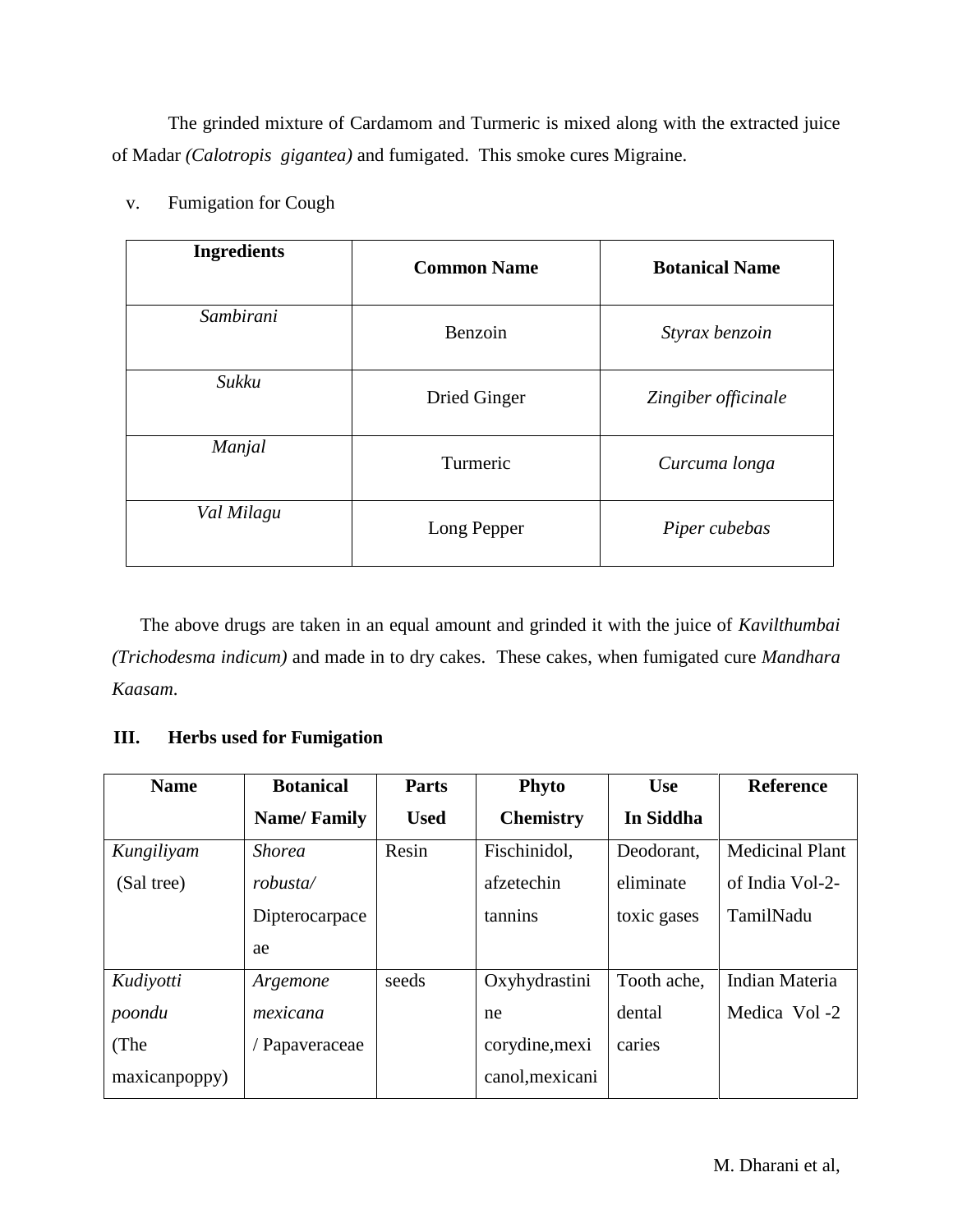|               |                  |         | c acid                     |                  |                       |
|---------------|------------------|---------|----------------------------|------------------|-----------------------|
| Kottam        | Costus           | Roots   | Piles<br>Cycloartenol,     |                  | Medicinal             |
| (costus tree) | specious         |         | diosgenin                  |                  | Plants in India       |
|               | / Costaceae      |         | lupeol                     |                  | $Vol-1&2$             |
| Sadakuppai    | Anethum          | Leaves  | Scopoletin                 | Deodarant        | Indian Materia        |
| (The Dill)    | graveolens       |         | Umbelliferone,             | for in-          | Medica Vol-2          |
|               | / Apiaceae       |         | flavanoids                 | patient ward     |                       |
| Kuntharikkam  | <b>Boswellia</b> | Resin   | $\beta$ -Sitosterol        | Expectorant      | Gunapadam-1           |
| (Resin of     | serrata          |         | $\alpha$ – thujene         | ,Deodarant       | (vegetable            |
| olibanum)     | / Burseraceae    |         |                            |                  | section)              |
|               |                  |         |                            |                  | Siddha Materia        |
|               |                  |         |                            |                  | Medica(medici         |
|               |                  |         |                            |                  | nal plants            |
|               |                  |         |                            |                  | division)             |
| Santhanum     | Santalum         | Wood    | Tycycloeksant<br>Deodarant |                  | Textbook of           |
| (sandal wood) | album            |         | olol nuciferol,            |                  | Pharmacognosy         |
|               | / Santalaceae    |         | $\alpha -$                 |                  |                       |
|               |                  |         | Curcumone                  |                  |                       |
| Thuthi        | <b>Abutilon</b>  | Seed    | Gossypetin,                | worm             | Medicinal             |
| (The country) | indicum          |         | vanillic acid,             | infestation      | Plants of India       |
| mallow)       | / malvaceae      |         | $\beta$ -Sitosterol        | in               | $Vol-2$               |
|               |                  |         |                            | children, con    | TamilNadu             |
|               |                  |         |                            | stipation        |                       |
| Devadaru      | Cedrus           | Wood    | Deodarin, cede             | Deodorant        | <b>Indian Materia</b> |
| (Himalayan    | deodara          |         | odarincedrusin             |                  | Medica Vol-2          |
| cedar)        | /Pinaceae        |         |                            |                  |                       |
| Pugayilai     | Nicotiana        | Leaves  | Ssolavetivone,             | Asthma, Co       | Medicinal             |
| (tobacco)     | tobaccum/        |         | nor-nicotine,              | ugh,             | Plants in India       |
|               | Solanaceae       |         | 13 lactone                 | Insomnia         | Vol- $1&82$           |
| Manjal        | Curcuma          | rhizome | Turmeron--e,               | <b>Sinusitis</b> | Textbook of           |
| (turmeric)    | longa            |         | zingiberene, cu            |                  | Pharmacognosy         |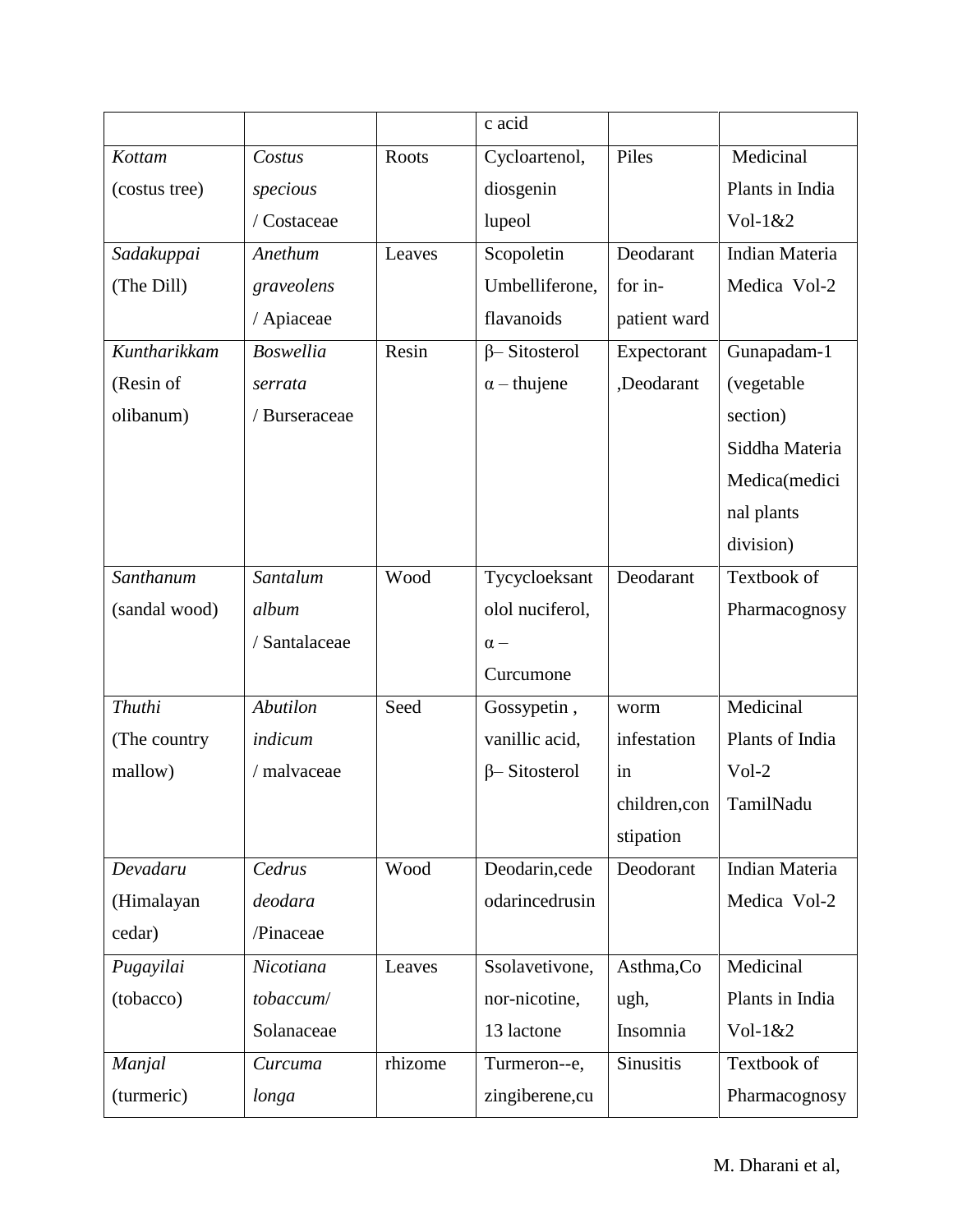|                |               |         | rcurmin        |              |                 |
|----------------|---------------|---------|----------------|--------------|-----------------|
|                | Zingeberaceae |         |                |              |                 |
| Ma             | Mangifera     | leaves  | Galactose      | Hoarseness   | Gunapadam-1     |
| (Manga tree)   | indica        | ,flower | Mangiferin     | of           | (vegetable      |
|                |               |         | Fisetin        | voice, Hiccu | section)        |
|                | Anacardiaceae |         |                | p,           | Siddha Materia  |
|                |               |         |                | mosquito     | Medica(Medici   |
|                |               |         |                | repellant    | nal Pants       |
|                |               |         |                |              | division)       |
|                |               |         |                |              |                 |
| Vidamoongil    | Crinum        | Leaves  | Lycorine,      | Aromatic,m   | Medicinal       |
| (Poison bulbe) | asiaticum     |         | Isocraugsodine | osquito      | Plants in India |
|                |               |         |                | repellant    | $Vol-1&2$       |
|                | Amaryllidacea |         | Criasbetaine   |              |                 |
|                | e             |         |                |              |                 |
| Vembu          | Azadirachta   | Leaves  | Solanin,       | Allergic     | Indian Materia  |
| (margosa tree) | indica        |         | Nimbin,        | rhinitis,    | Medica Vol-2    |
|                | / Meliaceae   |         | Azadirone      | Head ache    |                 |
| Akil           | Aquilaria     | wood    | Aromatic oil   | Vomiting,    | Textbook of     |
| (Eagle wood)   | agallocha     |         |                | tiredness,   | Pharmacognosy   |
|                |               |         |                | Loss of      |                 |
|                | Thymeleaceae  |         |                | taste        |                 |
|                |               |         |                | sensation.   |                 |
| Alavanam       | Lawsonia      | Seed    | Lawsone,       | Evil effects | Medicinal       |
| (Henna plant)  | inermis/      |         | Scopoletin     |              | Plants of India |
|                | Lythraceae    |         | Esculetin      |              | $Vol-2$         |
|                |               |         |                |              | TamilNadu       |
|                |               |         |                |              |                 |
| Aruvatha       | Ruta          | leaves  | Chalepin,      | Cough        | Gunapadam-1     |
| (Garden rue)   | chalepensis/  |         | Graveoline     |              | (vegetable      |
|                | Rutaceae      |         | Arborinine     |              | section)        |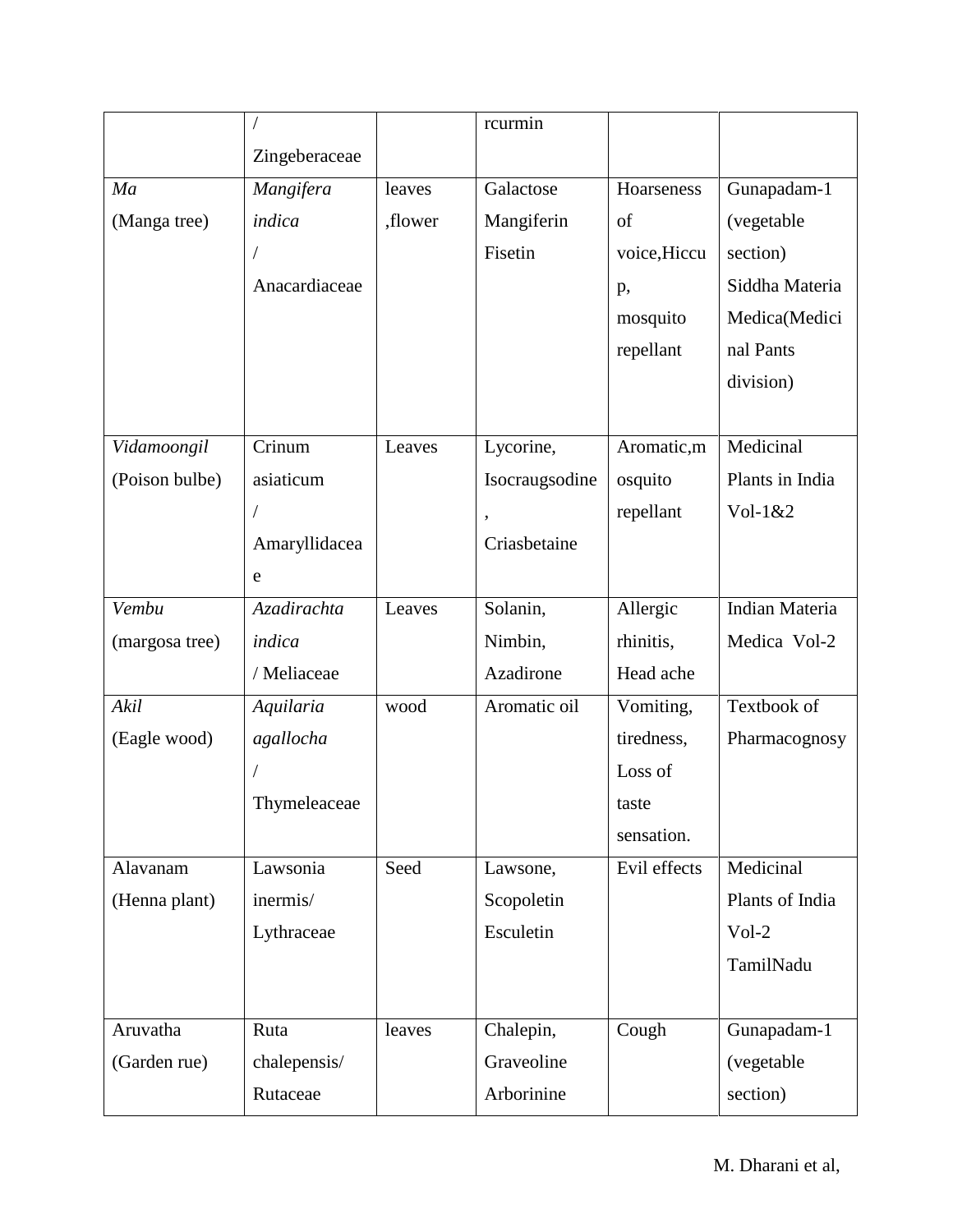|                 |               |         |                      |               | Siddha Materia  |
|-----------------|---------------|---------|----------------------|---------------|-----------------|
|                 |               |         |                      |               | Medica(Medici   |
|                 |               |         |                      |               | nal plants      |
|                 |               |         |                      |               | division)       |
| Adathodaai      | Justicia      | leaves  | Vasicine,            | Asthma        | Indian Materia  |
| (malabar nut)   | beddomei/     |         | Vasicinone,          |               | Medica Vol-2    |
|                 | Acanthaceae   |         | $\beta$ - Sitosterol |               |                 |
|                 |               |         |                      |               |                 |
| Illupai         | Madhuca       | Crushed | $\alpha -$           | Insecticide,  | Medicinal       |
| (The Mohua      | longifolia/   | cake of | Spinasterol,         | pesticide     | Plants In India |
| tree)           | Sapotaceae    | seed    | Betulinic            |               | $Vol-1&2$       |
|                 |               |         | acids,               |               |                 |
|                 |               |         | Saponins.            |               |                 |
| Oomathai        | Datura metal/ | leaves  | Tropane              | shortness of  | Textbook of     |
| (Dhatura)       | Solanaceae    |         | alkaloid,            | breath        | Pharmacognosy   |
|                 |               |         | Daturilinol          |               |                 |
|                 |               |         | Atropine             |               |                 |
|                 |               |         |                      |               |                 |
| Kandangathiri   | Solanum       | Seed    | Solasonine           | Tooth ache    | Medicinal       |
| (yellow berried | surattense/   |         | Solamargine, es      |               | Plants of India |
| night shade)    | Solanaceae    |         | culin                |               | $Vol-2$         |
|                 |               |         |                      |               | TamiNadu        |
| Karumbu         | Saccharum     | sugar   | Apigenin,            | Disinfectant  | Indian Materia  |
| (Sugarcane)     | officinarum/  |         | Orientin,            |               | Medica Vol-2    |
|                 | Poaceae       |         | Ferulic acid         |               |                 |
| Karkadaka singi | Rhus          | Gall    | Aromatic oil,        | Bleeding      | Textbook of     |
| (The Galls)     | succedanea    |         | tannin               | piles, Chroni | Pharmacognosy   |
|                 | Anacardaceae  |         |                      | c ulcer       |                 |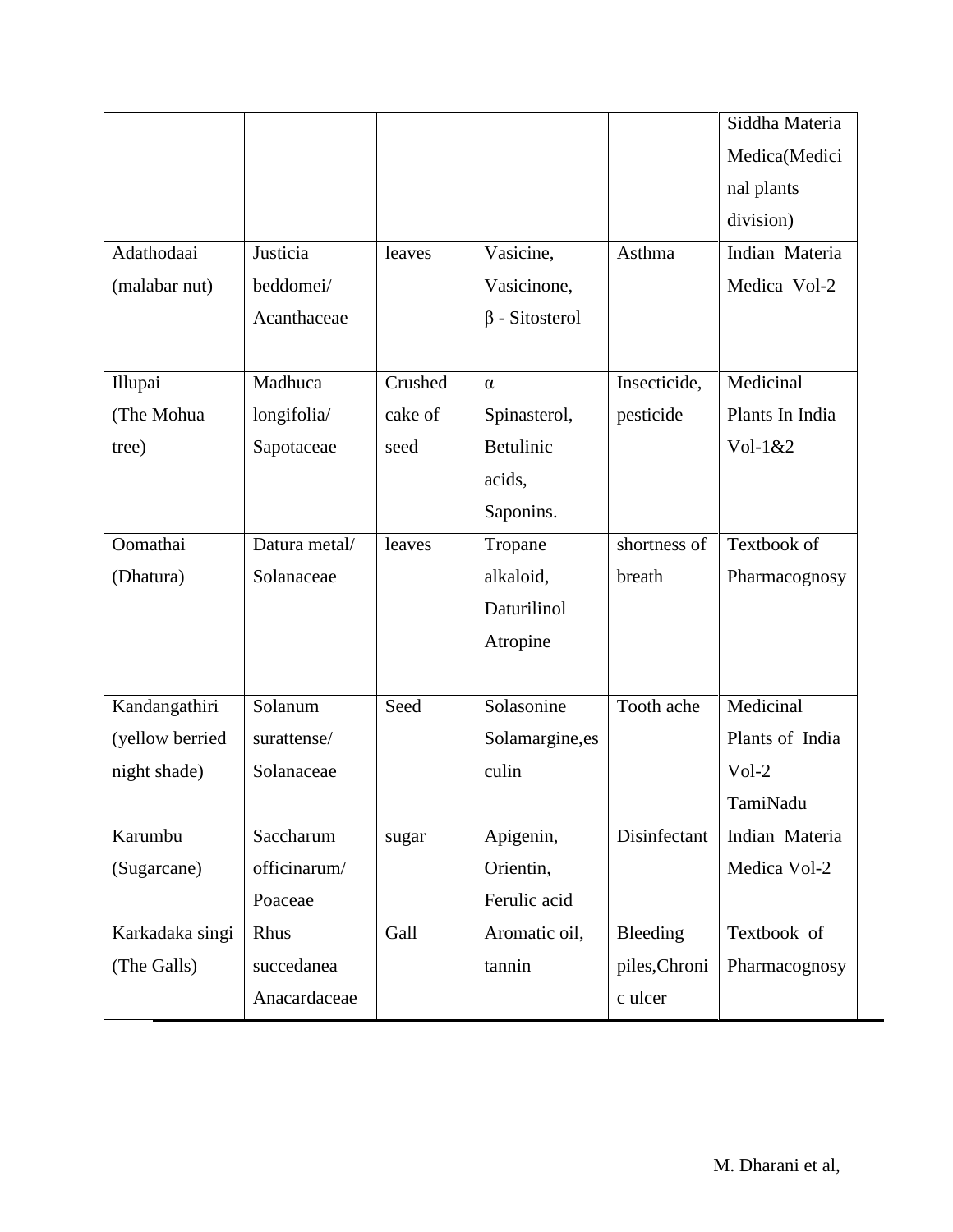| $ {\bf S.No} $  | <b>Name</b>         | <b>Botanical Name</b> | <b>Parts</b>  | Phytochemistry                   | <b>Reference</b>      |
|-----------------|---------------------|-----------------------|---------------|----------------------------------|-----------------------|
|                 |                     | and Family            | <b>Used</b>   |                                  |                       |
| $\mathbf{1}$    | Athimadhuram        | Glycyrrhiza glabra/   | Root          | Glycyrrhizin,                    | Siddha                |
|                 | (liquorice)         | Fabaceae              |               | isoliguiritin                    | maruthuvam<br>sirappu |
| $ 2\rangle$     | Kuppaimeni          | Acalypha indica/      | Leaves        | Stigmasturol,                    | siddha                |
|                 | (Indian acalypha)   | Euphorbiaceae         |               | Cyanoglucoside                   | maruthuvam<br>sirappu |
| $\vert 3 \vert$ | Kirambu(Cloves      | Syzygium              | <b>Buds</b>   | Euginol,<br>gallotonic Siddha    |                       |
|                 | tree)               | aromaticum/           |               | acid, eugenin,                   | maruthuvam            |
|                 |                     | Myrtaceae             |               | Oleanolic acid                   | sirappu               |
| 4               | Seenthil(Tinospora) | Tinospora             | Leaves        | Quercetin,                       | Siddha                |
|                 |                     | cordifolia/           |               | monocrotolaine                   | maruthuvam            |
|                 |                     | Papilionaceae         |               |                                  | sirappu               |
| $\overline{5}$  | Thumbai(Thumbe)     | Leucas Aspera/        | Leaves        | Jatrorrhizine,                   | Siddha                |
|                 |                     | Menispermaceae        |               | tembestarine                     | maruthuvam<br>sirappu |
| $\overline{6}$  | Kilukilupai(Rattle  | Crotalaria            | retusa/Leaves | Oleanolic acid, $\beta$ - Siddha |                       |
|                 | Wort)               | Lamiaceae             |               | Sitosterol                       | maruthuvam            |
|                 |                     |                       |               |                                  | sirapu                |
|                 |                     |                       |               |                                  |                       |

# **FUMIGATION FOR 18 TYPES OF PSYCHIATRIC DISEASES**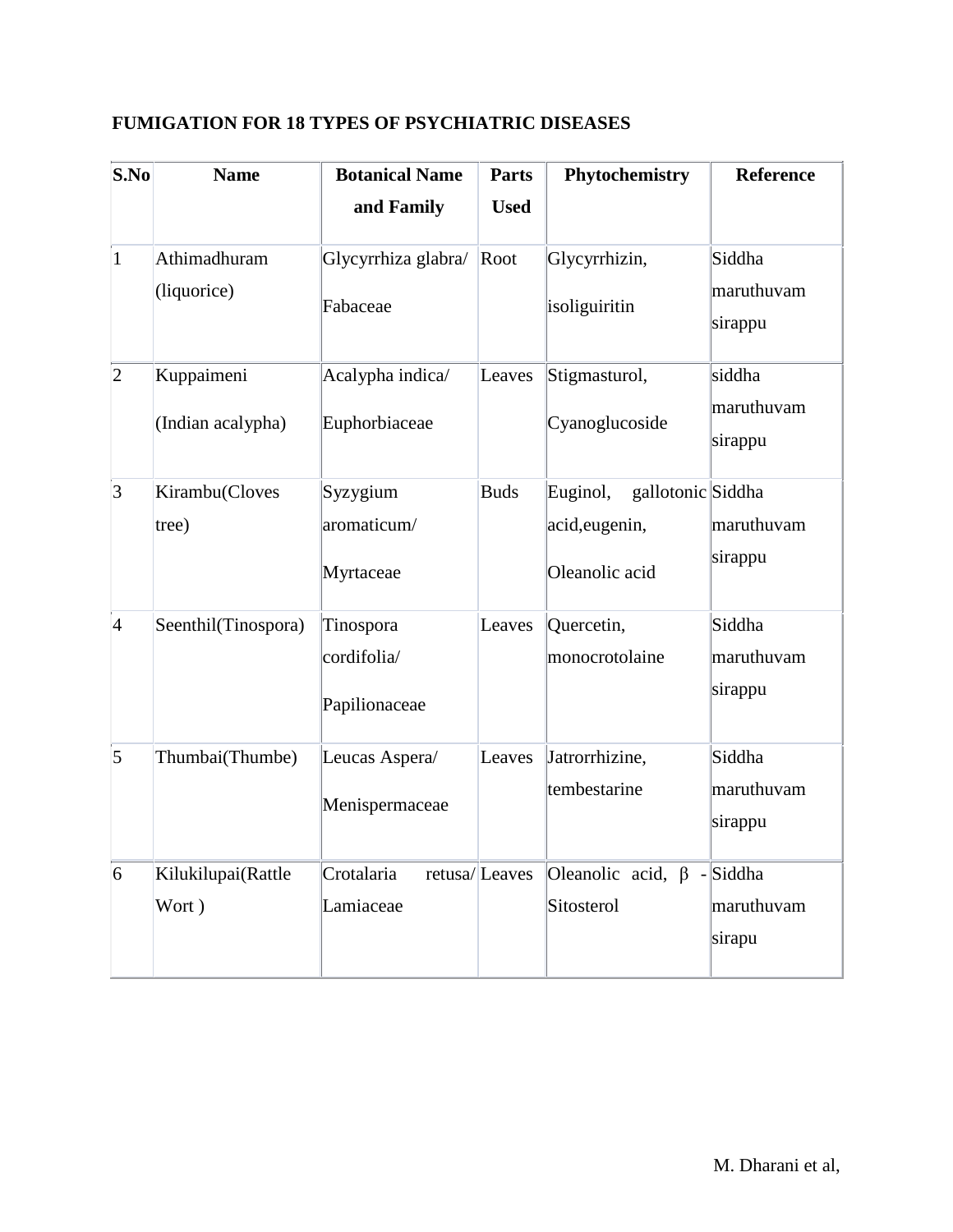## **Eligibility for the Procedure:**

Siddha systems of medicine, always carries some special criteria for this type of procedures. Not only for this fumigation, this systems of medicine gives separate eligibility criteria to the patient based on their body condition/healthy/ etc.

As per the text, patients with

- $\triangleright$  Eye Disease,
- Head Disease,
- $\triangleright$  Anaemia,
- $\triangleright$  Bleeding Disorder,
- $\triangleright$  Diabetes Mellitus

are not advisable to follow this procedure.

## **CONCLUSION:**

Fumigation has high efficacy and lowered side effects when compared with other medicines. It can be used by the patients themselves and hence User-friendly. This method also establishes the supremacy of the external therapies of Siddha system of Medicine. More research are to be done to explore the wonderful therapeutic and prophylactic properties of this treatment method.

## **Acknowledgement**

We would like to express our gratitude to our Parents and Team members of Walters' Siddha Research Center.

## **REFERENCE**

1. Dr. K.N. Kuppusamy Mudhaliyar, HPIM, Dr. K.S. Uttamarayan, HPIM, "Siddha Vaidya Tiratu, fifth edition, published by Department of Indian Medicine & Homeopathy